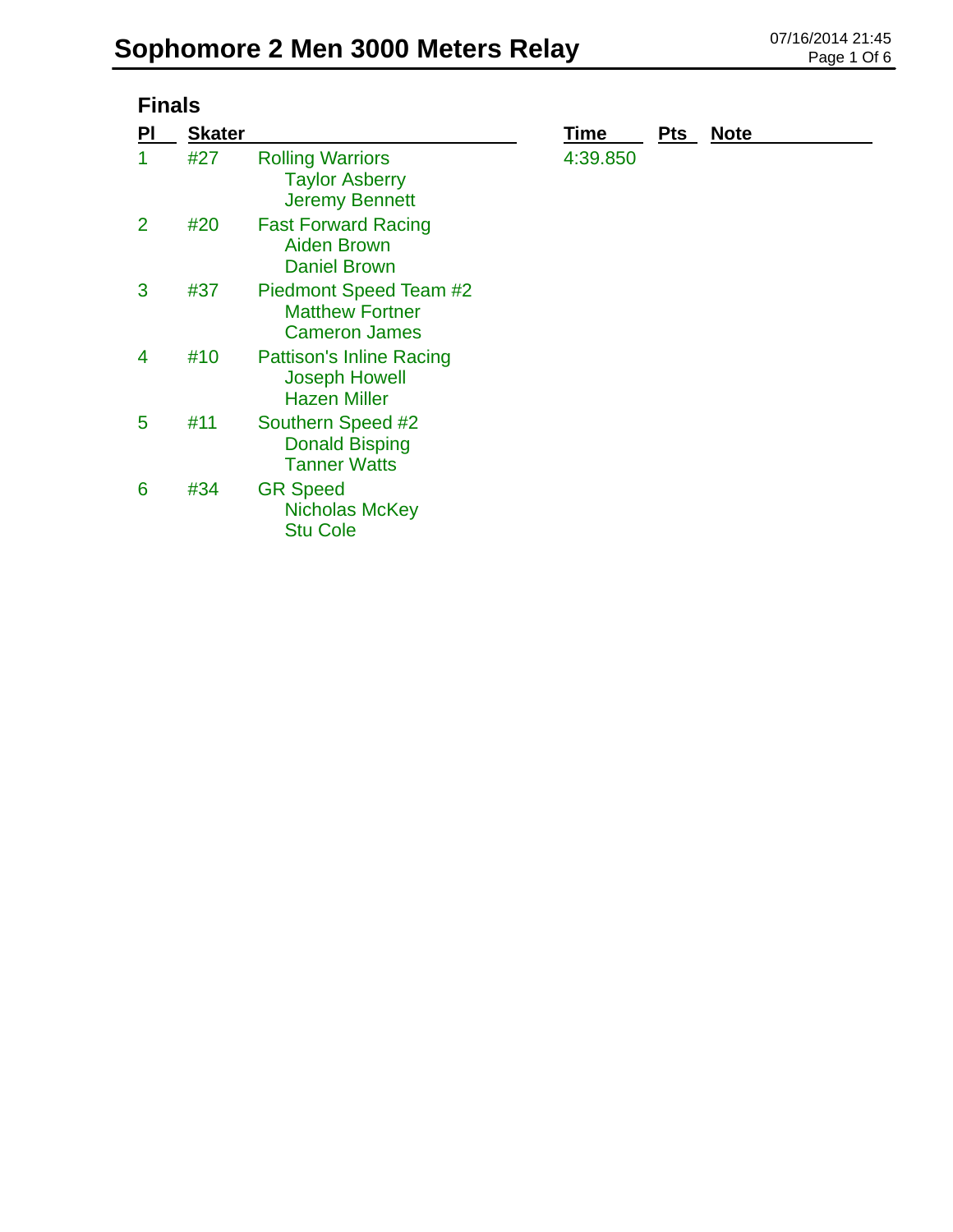| Heat #1        |               |                                                                                 |             |            |                |
|----------------|---------------|---------------------------------------------------------------------------------|-------------|------------|----------------|
| PI             | <b>Skater</b> |                                                                                 | <u>Time</u> | <u>Pts</u> | <u>Note</u>    |
| 1              | #16           | E Racing #3<br><b>Damon Spencer</b><br><b>Jacob Anderson</b>                    |             |            | H <sub>3</sub> |
| $\overline{2}$ | #10           | <b>Pattison's Inline Racing</b><br><b>Joseph Howell</b><br><b>Hazen Miller</b>  |             |            | A <sub>1</sub> |
| 3              | #11           | Southern Speed #2<br><b>Donald Bisping</b><br><b>Tanner Watts</b>               |             |            | C <sub>2</sub> |
| 4              | #15           | <b>Great Skate Wolverines #2</b><br><b>Loren Burns</b><br>Sean Lynam            |             |            | F <sub>2</sub> |
| 5              | #14           | <b>Champions Inline Racing</b><br><b>Jason Salazar</b><br><b>Trey Langley</b>   |             |            | D <sub>1</sub> |
| 6              | #12           | <b>Olympic Speed Team #3</b><br>Joseph McCormick<br><b>Jack Duker</b>           |             |            | <b>B3</b>      |
|                |               | <b>Rolling Warriors #4</b><br><b>Spencer Curtis</b><br><b>Taylor Shrewsbury</b> |             |            | ₩4             |
|                |               | <b>Auburn Speed Team #4</b><br><b>Colin Caley</b><br>Alex Pak                   |             |            | ^ /            |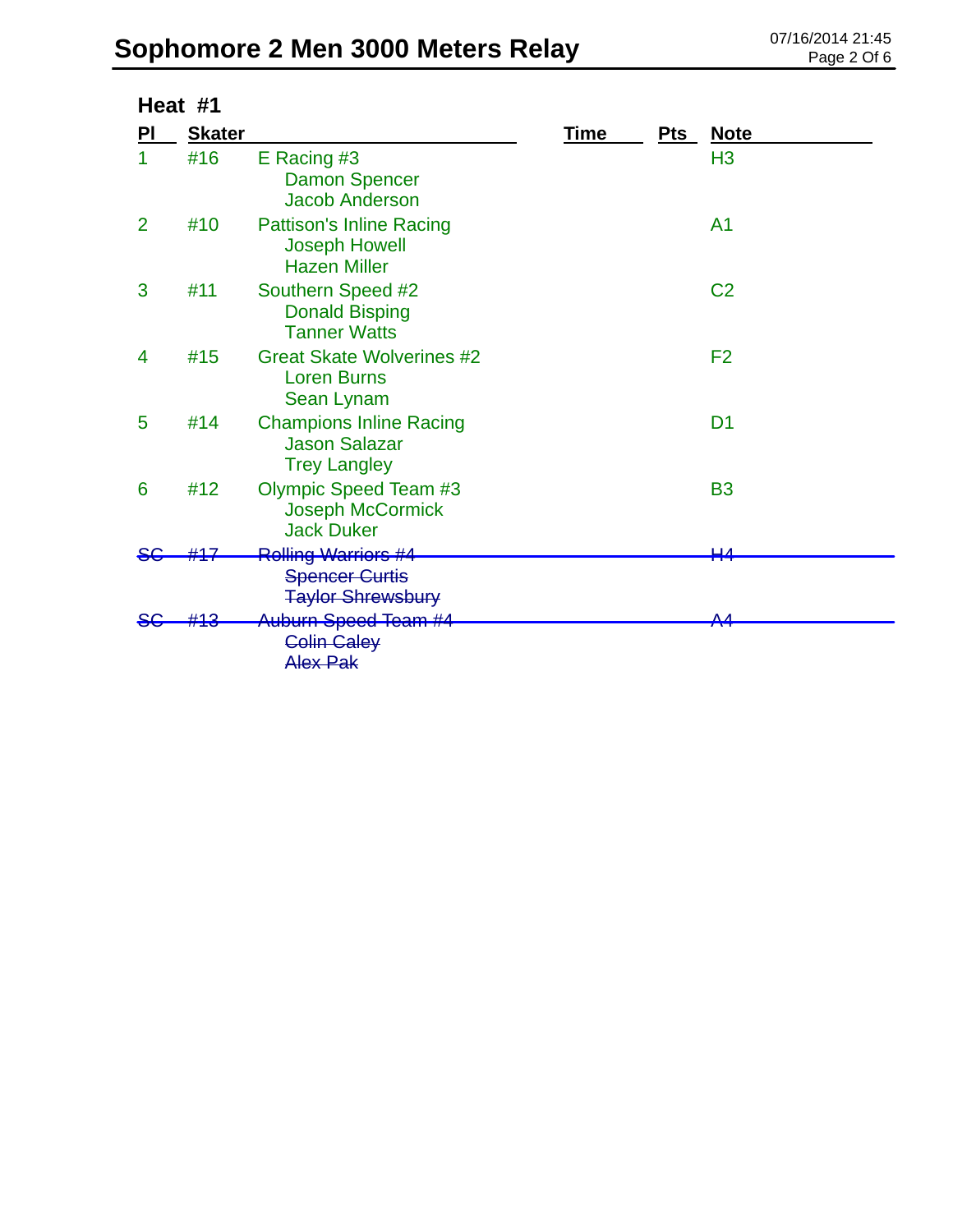| Heat #2        |               |                                                                                         |          |            |                   |
|----------------|---------------|-----------------------------------------------------------------------------------------|----------|------------|-------------------|
| PI             | <b>Skater</b> |                                                                                         | Time     | <b>Pts</b> | <b>Note</b>       |
| 1              | #27           | <b>Rolling Warriors</b><br><b>Taylor Asberry</b><br><b>Jeremy Bennett</b>               | 4:56.704 |            | H1                |
| $\overline{2}$ | #20           | <b>Fast Forward Racing</b><br><b>Aiden Brown</b><br><b>Daniel Brown</b>                 |          |            | <b>B1</b>         |
| 3              | #22           | Stardust #3<br><b>Quentin Ferriera</b><br><b>Matt Congdon</b>                           |          |            | C <sub>3</sub>    |
| 4              | #24           | <b>Team United</b><br>Daniel McLaughlin<br><b>Zachary Stoppelmoor</b>                   |          |            | E <sub>1</sub>    |
| 5              | #26           | Team Roller Dome #3<br><b>Braxtyn Weidler</b><br><b>Derek Twining</b>                   |          |            | F <sub>3</sub>    |
| DQ             | #25           | <b>DISC Racing #2</b><br><b>Dominick Alcantar</b><br><b>Keldon Langley</b>              |          |            | <b>Distanced</b>  |
|                |               | <del>Pattison's Team Extreme #2</del><br><b>Adrion Workman</b><br><b>Anton Zaytseva</b> |          |            | ഹ<br><b>TENTA</b> |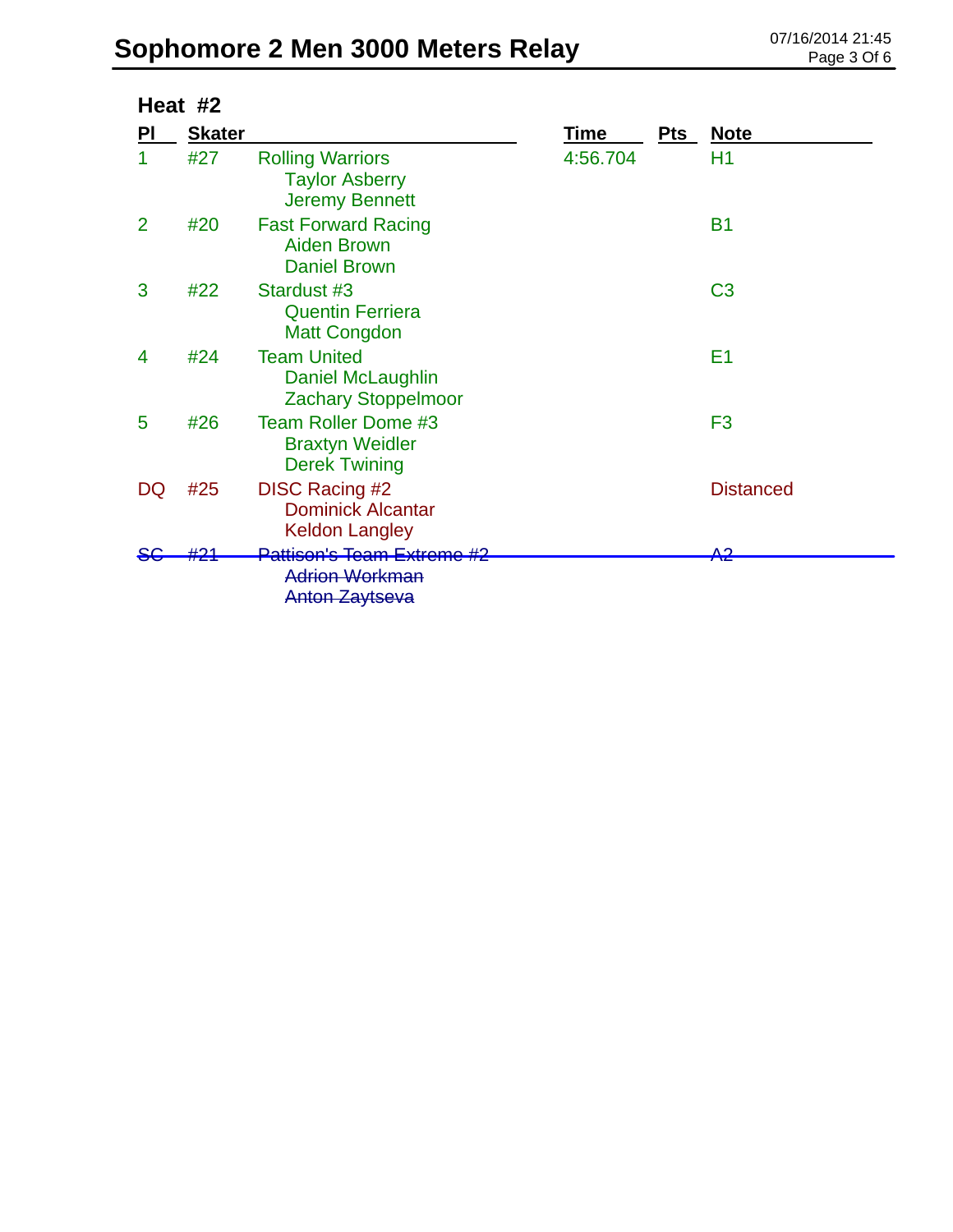|                | Heat #3       |                                                                              |          |     |                |
|----------------|---------------|------------------------------------------------------------------------------|----------|-----|----------------|
| PI             | <b>Skater</b> |                                                                              | Time     | Pts | <u>Note</u>    |
|                | #37           | Piedmont Speed Team #2<br><b>Matthew Fortner</b><br><b>Cameron James</b>     | 5:03.396 |     | H <sub>2</sub> |
| $\overline{2}$ | #30           | <b>Stardust</b><br><b>Sabien Tinson</b><br><b>Seiko Sanchez</b>              |          |     | C <sub>1</sub> |
| 3              | #34           | <b>GR Speed</b><br><b>Nicholas McKey</b><br><b>Stu Cole</b>                  |          |     | F <sub>1</sub> |
| 4              | #33           | Team Florida #4<br><b>Devon Magoulis</b><br><b>Nicholas Hollingsworth</b>    |          |     | C <sub>4</sub> |
| 5              | #36           | <b>Great Skate Wolverines #4</b><br><b>Alexander Carrothers</b><br>lan Lynam |          |     | F <sub>4</sub> |
| 6              | #23           | <b>Ohana Racing #4</b><br><b>Logan Hills</b><br><b>Nathaniel Oraschin</b>    |          |     | <b>B4</b>      |
|                | #35           | DFW Speed #3<br><b>Justin Harper</b><br><b>Jonus Noack</b>                   |          |     | ÐЗ             |
|                |               | Frenchtown Speed Team #2<br><b>Jarrett Proctor</b><br><b>Matthew Cowell</b>  |          |     | פם             |
|                |               | Pattison's Inline Racing #3<br><b>Nicholas Muxlow</b><br><b>Alex Helms</b>   |          |     | <u>ג מ</u>     |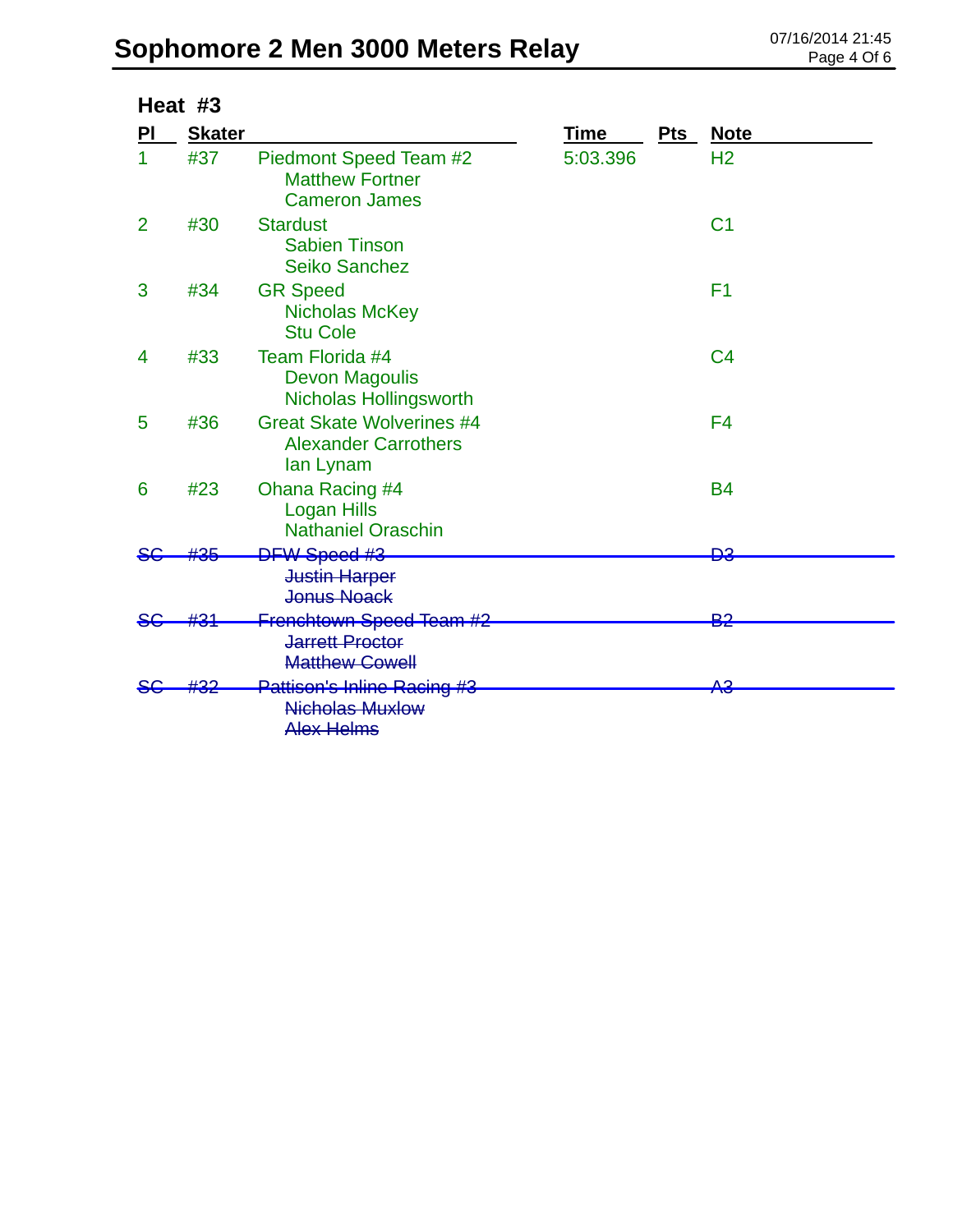#### **Semifinals #1**

| PI | <b>Skater</b> |                                                                                | <b>Time</b> | <b>Pts</b> | <b>Note</b> |
|----|---------------|--------------------------------------------------------------------------------|-------------|------------|-------------|
|    | #20           | <b>Fast Forward Racing</b><br><b>Aiden Brown</b><br><b>Daniel Brown</b>        | 4:48.103    |            |             |
| 2  | #11           | Southern Speed #2<br><b>Donald Bisping</b><br><b>Tanner Watts</b>              |             |            |             |
| 3  | #10           | <b>Pattison's Inline Racing</b><br><b>Joseph Howell</b><br><b>Hazen Miller</b> |             |            |             |
| 4  | #15           | <b>Great Skate Wolverines #2</b><br><b>Loren Burns</b><br>Sean Lynam           |             |            |             |
| 5  | #16           | $E$ Racing #3<br><b>Damon Spencer</b><br><b>Jacob Anderson</b>                 |             |            |             |
|    | #22           | Stardust #3<br><b>Quentin Ferriera</b><br>Matt Congdon                         |             |            |             |